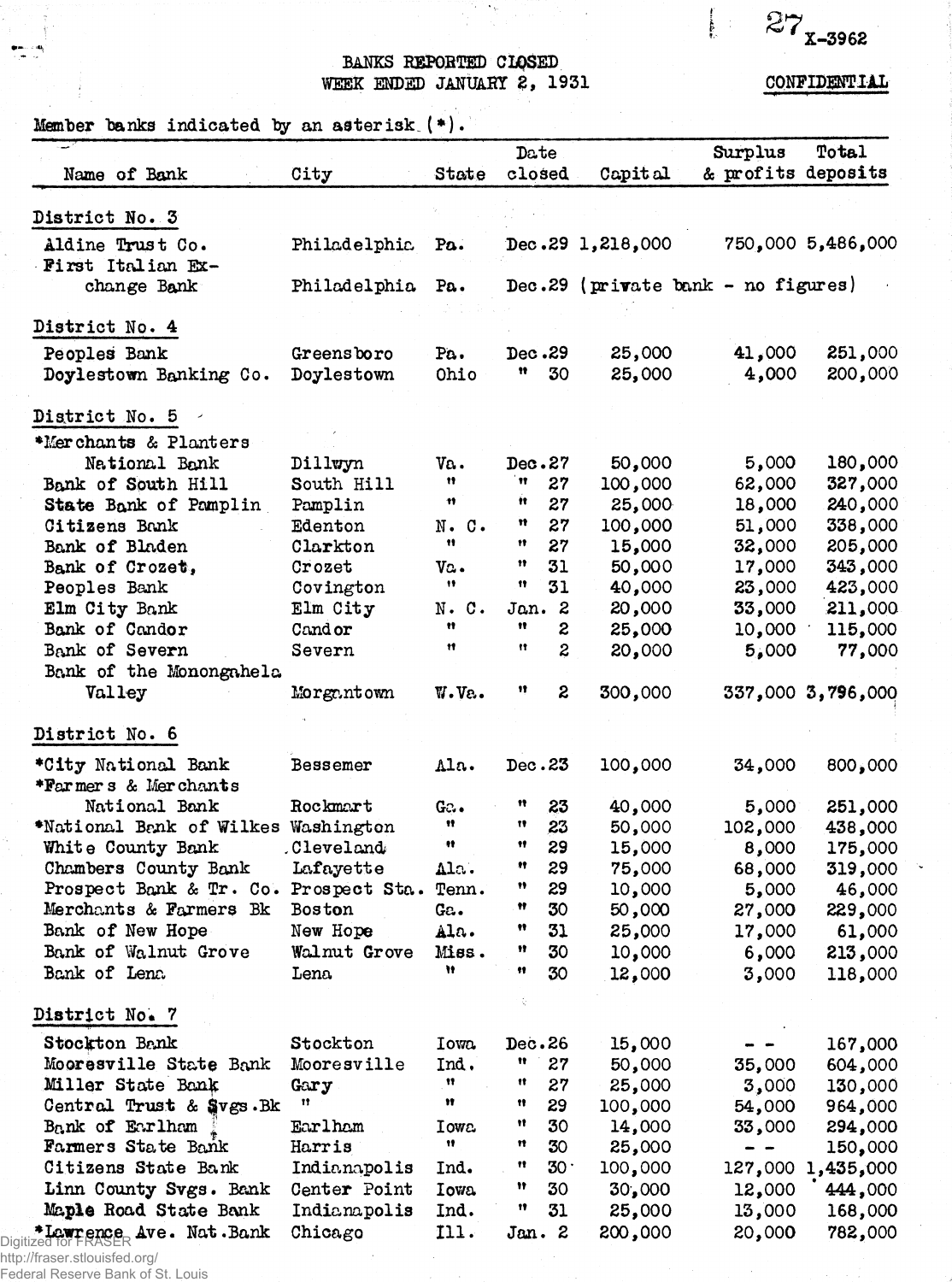| Member banks indicated by an asterisk $(*)$ . |                      |                  |               |                  |         | Week ended January 2, 1931.           |                   |
|-----------------------------------------------|----------------------|------------------|---------------|------------------|---------|---------------------------------------|-------------------|
| Name of Bank                                  | City                 | <b>State</b>     | Date<br>close |                  |         | Surplus<br>Capital & profits deposits | Total             |
| District No. 7 (continued)                    |                      |                  |               |                  |         |                                       |                   |
| Brocton Bank                                  | Brocton              | 111.             | Jan.          | 2                | 25,000  | 13,000                                | 156,000           |
| Logan Trust & Sygs. Bank Logan                |                      | Iowa.            | 11            | 2                | 50,000  | 2,000                                 | 198,000           |
| Ft. Wayne Ave. State Bk Indianapolis Ind.     |                      |                  | Ħ             | $\overline{z}$   | 25,000  | 7,000                                 | 200,000           |
| District No. 8                                |                      |                  |               |                  |         |                                       |                   |
|                                               |                      |                  |               |                  |         |                                       |                   |
| Booneville Banking Co.                        | Booneville           | Miss.<br>Ħ       | Dec.<br>Ħ     | 27               | 50,000  | 29,000                                | 844,000           |
| Bank of Sherman                               | Sherman              | $-11$            | 11            | 27               | 15,000  | 14,000                                | 221,000           |
| Itawamba County Bank                          | Fulton               |                  | Ħ             | 27               | 16,000  | $ -$                                  | 107,000           |
| Van Buren County Bank                         | Clinton              | Ark.             | 11            | 29               | 20,000  | 20,000                                | 275,000           |
| *First National Bank                          | Corinth              | Miss.<br>Ħ       | 11            | 26               | 100,000 | 30,000                                | 1,250,000         |
| Bank of Oxford                                | Oxford               |                  |               | 29               | 60,000  | 18,000                                | 844,000           |
| Flinthill Bank                                | Flinthill            | $_{\text{Mo}}$ . | Ħ             | 29               | 10,000  | 3,000                                 | 58,000            |
| *Citizens Bank & Tr. Co.                      | England              | Ark.             | Ħ             | 30               | 100,000 | 42,000                                | 358,000           |
| Bank of Stephens                              | Stephens             | Ħ                | 11            | 30               | 30,000  | 11,000                                | 251,000           |
| Planters Tr. & Svgs.Bk.                       | Clarksdale           | Miss.            | Ħ             | 30               | 50,000  | 5,000                                 | 535,000           |
| *Planters National Bank                       | n                    | 11 <sup>1</sup>  | Ħ             | 30               | 500,000 |                                       | 239,000 2,093,000 |
| *First National Bank                          | Ludlow               | Mo.              | 13            | 30               | 25,000  | 10,000                                | 98,000            |
| *First National Bank                          | Ashdown              | Lrk.             | 11            | 30               | 50,000  | 6,000                                 | 300,000           |
| Bank of Myrtle                                | Myrtle               | Miss.            | 11            | 30               | 15,000  | 3,000                                 | 105,000           |
| State Bank of Hecker                          | Hecker               | I11.             | 11            | 31               | 15,000  | 4,000                                 | 141,000           |
| Progressive State Bank                        | Tutwiler             | Miss.            | 11            | 31               | 30,000  | 4,000                                 | 275,000           |
| Peoples Bank                                  | Jonestown            | n                | Ħ             | 31               | 10,000  | 13,000                                | 123,000           |
| Bank of Chidester                             | Chidester            | $\mathbf{L}$ rk. | 11            | 31               | 10,000  | 4,000                                 | 102,000           |
| *Bank of Marvell                              | Marvell              | 有一个              | Jan.          | 2                | 50,000  | 26,000                                | 360,000           |
| Alma State Bank                               | $\texttt{nlm}$       | I11.             | 17            | 2                | 15,000  | 1,000                                 | 93,000            |
| Peoples Bank                                  | Dixon                | 10.              | Ħ             | $\boldsymbol{z}$ | 30,000  | 21,000                                | 163,000           |
| *Bank of Pontotoc                             | Pontotoc             | Miss.            | 11            | $\boldsymbol{z}$ | 100,000 | 15,000                                | 732,000           |
| District No. 9                                |                      |                  |               |                  |         |                                       |                   |
| *First National Bank                          | Tyler                | Minn.            | Dec.          | 23               | 25,000  | 30,000                                | 600,000           |
| Farmers State Bank                            | Woodworth            | N. Dak.          | Ħ             | 26               | 15,000  | 3,000                                 | 132,000           |
| Farmers State Bank                            | Leith                | Ħ<br>Ħ           | 11            | 27               | 10,000  | 5,000                                 | 108,000           |
| Langford State Bank                           | Langford             | S. Dak. Jan.     |               | 2                | 15,000  | 29,000                                | 439,000           |
| District No. 10                               |                      |                  |               |                  |         |                                       |                   |
|                                               |                      |                  |               |                  |         |                                       |                   |
| State Bank of Elsmore                         | Elsmore              | Kans.<br>11      | Dec.<br>11    | 26               | 10,000  | 6,000                                 | 114,000           |
| Farmers State Bank                            | Wheaton              |                  |               | 27               | 30,000  | 10,000                                | 174,000           |
| Farmers State Bank                            | Brighton             | Colo.            | n             | 29               | 35,000  | 26,000                                | 459,000           |
| College State Bank                            | Manhattan            | Kans.            | Ħ             | 30               | 25,000  | 7,000                                 | 105,000           |
| Farmers State Bank                            | Platte Center, Nebr. |                  | Ħ             | 30               | 30,000  | 6,000                                 | 220,000           |
| Bank of Yampa                                 | Yampa.               | Colo.            | Jan.          | 2                | 15,000  | 11,000                                | 100,000           |
| District No. 11                               |                      |                  |               |                  |         |                                       |                   |
| Farmers State Bank.                           | Pottsboro            | Texas            | Dec.          | 30               | 10,000  |                                       | 29,000            |
| *First National Bank                          | Plainview            | 11               | 11            | 29               | 100,000 | 102,000                               | 1,912,000         |
| *First National Bank                          | Ralls                | ņ                | Jan.          | 2                | 25,000  | 15,000                                | 108,000           |
| Huntsville State Bank                         | Huntsville           | n                | Ħ             | 2                | 50,000  | 27,000                                | 453,000           |

 $\mathcal{D}^{\mathcal{M}}_{\mathcal{P}_{\mathcal{P}_{\mathcal{P}}}}(\mathcal{F}_{\mathcal{P}_{\mathcal{P}_{\mathcal{P}}}}^{\mathcal{M}}) \leq \mathcal{F}_{\mathcal{P}_{\mathcal{P}}^{\mathcal{M}}}^{\mathcal{M}}(\mathcal{P}_{\mathcal{P}_{\mathcal{P}_{\mathcal{P}}}}^{\mathcal{M}})$ 

 $-2 -$ 

 $\mathcal{L}(\lambda,\eta)\mathcal{G}_{\mathbf{t}}(\cdot),\ \mathbf{y}\in\mathbb{R}^{n\times \left(n+\frac{1}{2}\right)}\quad\text{where}\quad$ 

 $k = 28$ <sub>x-3962</sub>

Digitized for FRASER http://fraser.stlouisfed.org/ Federal Reserve Bank of St. Louis  $\frac{\partial}{\partial \varphi^{\mu}}$